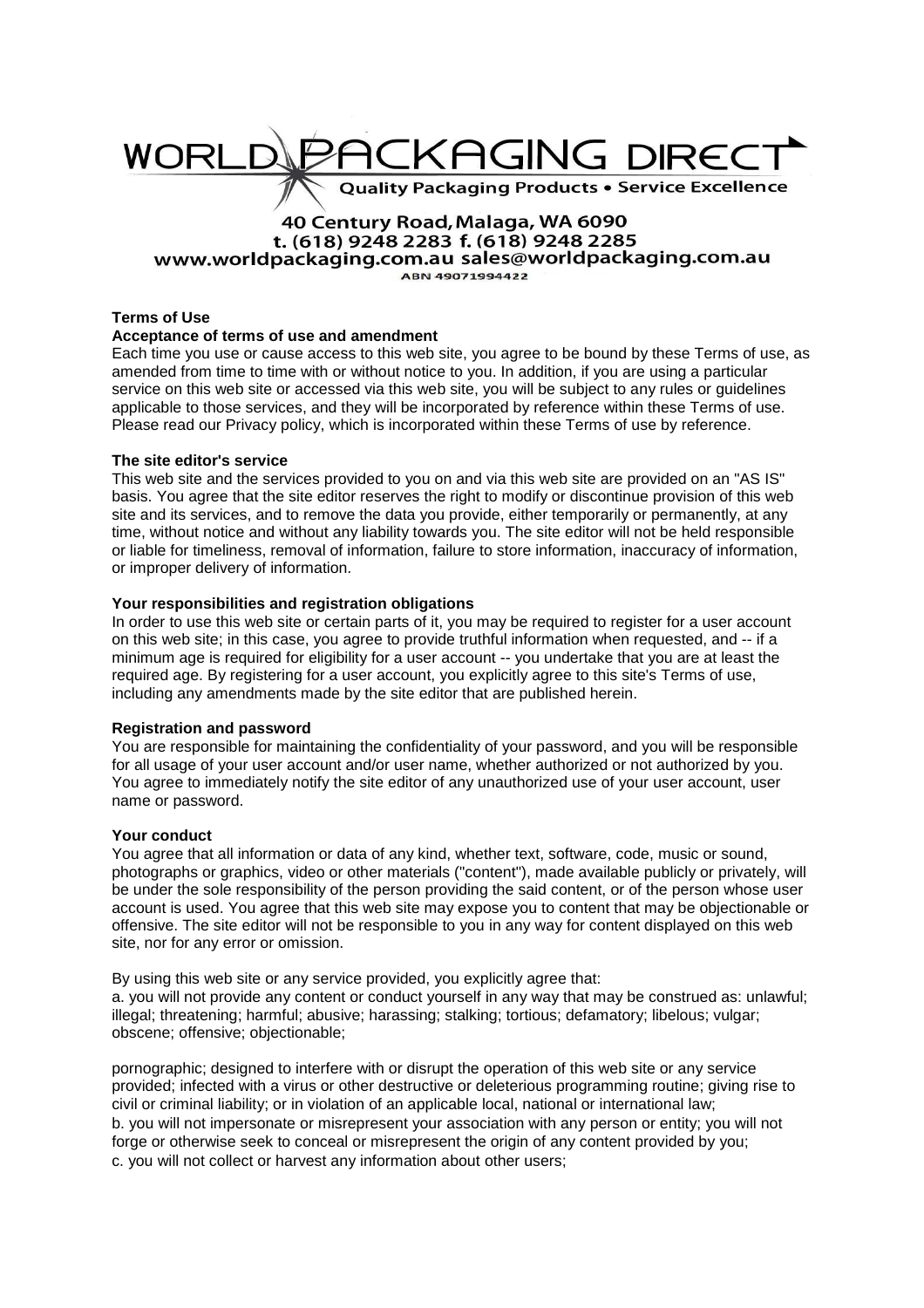d. you will not provide, and you will not use this web site to provide, any content or service in any commercial manner, or in any manner that would involve junk mail, spam, chain letters, pyramid schemes, or any other form of unauthorized advertising or commerce; you will not use this web site to promote or operate any service or content without the site editor's prior written consent;

e. you will not provide any content that may give rise to the site editor being held civilly or criminally liable, or that may be considered a violation of any local, national or international law, including -- but not limited to -- laws relating to copyrights, trademarks, patents, or trade secrets.

#### **Third-party services**

Goods and services of third parties may be advertised and/or may be made available on or through this web site. Representations made regarding products and services provided by third parties will be governed by the policies and representations made by these third parties. The site editor will not in any manner be liable for or responsible for any of your dealings or interaction with third parties.

**Indemnification** You agree to indemnify and hold harmless to the site editor and the site editor's representatives, subsidiaries, affiliates, related parties, officers, directors, employees, agents, independent contractors, advertisers, partners, and co-branders, from any claim or demand, including reasonable legal fees, that may be filed by any third party, arising out of your conduct or connection with this web site or service, your provision of content, your violation of these Terms of use, or any other violation by you of the rights of another person or party.

#### **DISCLAIMER OF WARRANTIES**

YOU UNDERSTAND AND AGREE THAT YOUR USE OF THIS WEB SITE AND OF ANY SERVICES OR CONTENT PROVIDED (THE "SERVICE") IS AT YOUR OWN RISK. SERVICES AND CONTENT ARE PROVIDED TO YOU "AS IS", AND THE SITE EDITOR EXPRESSLY DISCLAIMS ALL WARRANTIES OF ANY KIND, EITHER IMPLIED OR EXPRESS, INCLUDING BUT NOT LIMITED TO WARRANTIES OF MERCHANTABILITY, FITNESS FOR A PARTICULAR PURPOSE, AND NON-INFRINGEMENT.

THE SITE EDITOR MAKES NO WARRANTY, EITHER IMPLIED OR EXPRESS, THAT ANY PART OF THE SERVICE WILL BE UNINTERRUPTED, ERROR-FREE, VIRUS-FREE, TIMELY, SECURE, ACCURATE, RELIABLE, OR OF ANY QUALITY, NOR IS IT WARRANTED EITHER IMPLICITLY OR EXPRESSLY THAT ANY CONTENT IS SAFE IN ANY MANNER FOR DOWNLOAD. YOU UNDERSTAND AND AGREE THAT NEITHER THE SITE EDITOR NOR ANY PARTICIPANT IN THE SERVICE PROVIDES PROFESSIONAL ADVICE OF ANY KIND AND THAT ANY ADVICE OR ANY OTHER INFORMATION OBTAINED VIA THIS WEB SITE MAY BE USED SOLELY AT YOUR OWN RISK, AND THAT THE SITE EDITOR WILL NOT BE HELD LIABLE IN ANY WAY. Some jurisdictions may not allow disclaimers of implied warranties, and certain statements in the above disclaimer may not apply to you as regards implied warranties; the other terms and conditions remain enforceable notwithstanding.

#### **LIMITATION OF LIABILITY**

YOU EXPRESSLY UNDERSTAND AND AGREE THAT THE SITE EDTIOR WILL NOT BE LIABLE FOR ANY DIRECT, INDIRECT, SPECIAL, INCIDENTAL, CONSEQUENTIAL OR EXEMPLARY DAMAGES; THIS INCLUDES, BUT IS NOT LIMITED TO, DAMAGES FOR LOSS OF PROFITS, GOODWILL, USE, DATA OR OTHER INTANGIBLE LOSSES (EVEN IF THE SITE EDITOR HAS BEEN ADVISED OF THE POSSIBILITY OF SUCH DAMAGES), RESULTING FROM (I) THE USE OF SERVICES OR THE INABILITY TO USE SERVICES, (II) THE COST OF OBTAINING SUBSTITUTE GOODS AND/OR SERVICES RESULTING FROM ANY TRANSACTION ENTERED INTO ON THROUGH SERVICES, (III) UNAUTHORIZED ACCESS TO OR ALTERATION OF YOUR DATA TRANSMISSIONS, (IV) STATEMENTS BY ANY THIRD PARTY OR CONDUCT OF ANY THIRD PARTY USING SERVICES, OR (V) ANY OTHER MATTER RELATING TO SERVICES. In some jurisdictions, it is not permitted to limit liability and, therefore, such limitations may not apply to you.

#### **Reservation of rights**

The site editor reserves all of the site editor's rights, including but not limited to any and all copyrights, trademarks, patents, trade secrets, and any other proprietary right that the site editor may have in respect of this web site, its content, and goods and services that may be provided. The use of the site editor's rights. and property requires the site editor's prior written consent. By making services available to you, the site editor is not providing you with any implied or express licenses or rights, and